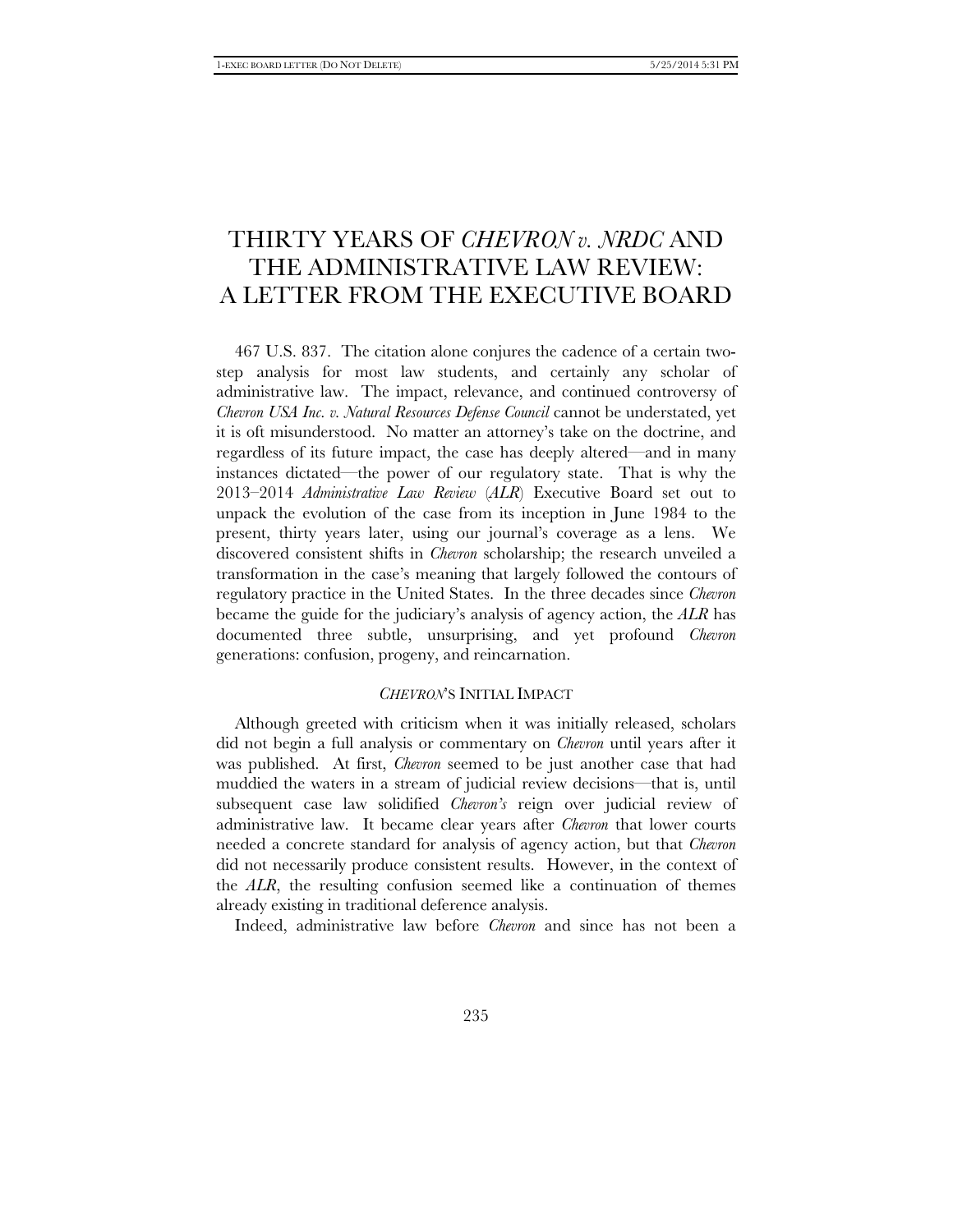236 *ADMINISTRATIVE LAW REVIEW* [66:2

"monolithic age of judicial deference" as some scholars suggested.[1](#page-1-0) As Professor Ann Woolhandler noted in a 1991 *ALR* article, early administrative law decisions demonstrated a frequent vacillation between deference to the agency and de novo judicial review. She aptly noted that, "one cannot conclude that there is one ideal and elegant allocation of power between court and agency where administrative law will necessarily have to rest."<sup>[2](#page-1-1)</sup> Decades later, these words are no less true. Early coverage of *Chevron* made clear that when speculating on the future of administrative law, one should keep in mind that the past does not serve as a particularly reliable guide. What is in vogue today as the "correct" allocation of power between the courts and agencies may, very likely, invert in the future.

Unsurprisingly, within the first decade after *Chevron*'s release, the *ALR* chronicled various conflicting critiques and proposals for adjusting the case. Keith Werhan argued in 1992 that the Neoclassical model and its flagship, *Chevron*, was a failed experiment.[3](#page-1-2) Werhan advocated a return to the traditional model embodied in *National Labor Relations Board v. Hearst Publications, Inc.*[4](#page-1-3) and the Administrative Procedure Act (APA).[5](#page-1-4) He criticized *Chevron* for removing the courts' role as guardians of agency action,[6](#page-1-5) a viewpoint vehemently contrasted by future scholars who saw *Chevron* as a backdoor mechanism for greater judicial power. Also in 1992, the *ALR* published an empirical study of the consequences of *Chevron* in the D.C. Circuit which found that: (1) the Circuit affirmed more often using its own formulation rather than the Supreme Court's two-step test in *Chevron*; and (2) although the relationship between the D.C. Circuit and the Supreme Court was described as contentious before *Chevron*, the D.C. Circuit applied *Chevron* in 74% of its relevant cases.[7](#page-1-6)

Perhaps the most prescient criticism of *Chevron* in its early days was in an *ALR* article by then-Judge Stephen Breyer, who predicted that the simplicity of *Chevron* was untenable in the complex world of administrative law. He noted that, "to read *Chevron* as laying down a blanket rule,

<span id="page-1-0"></span><sup>1.</sup> Ann Woolhandler, *Judicial Deference to Administrative Action—A Revisionist History*, 43 ADMIN. L. REV. 197, 199 (1991).

<sup>2.</sup> *Id.* at 245.

<span id="page-1-3"></span><span id="page-1-2"></span><span id="page-1-1"></span><sup>3.</sup> Keith Werhan, *The Neoclassical Revival in Administrative Law*, 44 ADMIN. L. REV. 567 (1992).

<sup>4.</sup> 322 U.S. 111 (1944).

<sup>5.</sup> Werhan, *supra* note 3*.*

<sup>6.</sup> *Id.* at 624.

<span id="page-1-6"></span><span id="page-1-5"></span><span id="page-1-4"></span><sup>7.</sup> John F. Belcaster, *The D.C. Circuit's Use of the* Chevron *Test: Constructing a Positive Theory of Judicial Obedience and Disobedience*, 44 ADMIN. L. REV. 745, 759 (1992). This first finding of the empirical study is particularly interesting (or ironic), given that *Chevron*'s solidification as a seminal doctrine is largely attributed to the D.C. Circuit. *See* Merrill, *infra*  note 27.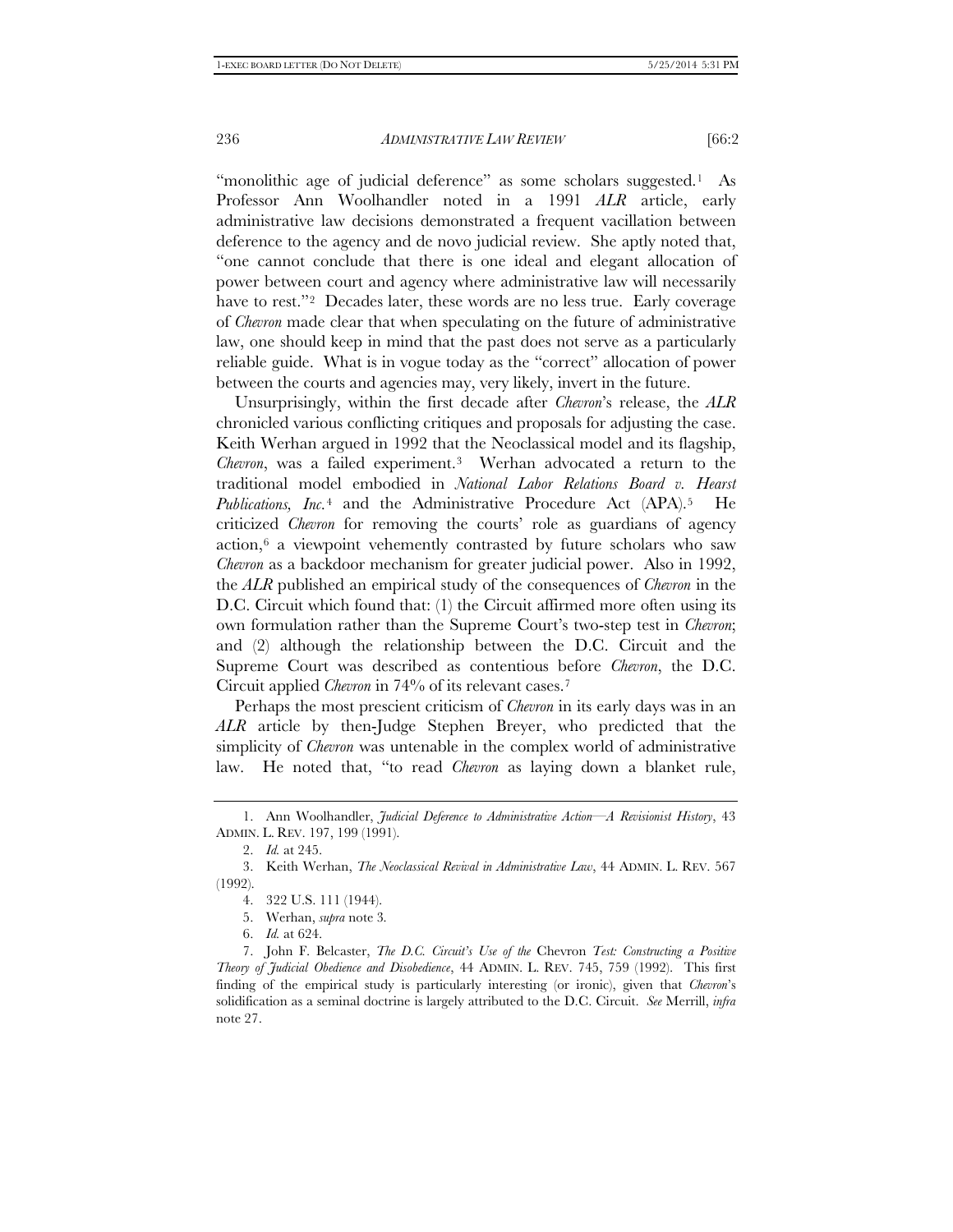#### 2014] *THIRTY YEARS OF* CHEVRON V. NRDC *AND THE ALR* 237

applicable to all agency interpretations of law, such as 'always defer to the agency when the statute is silent,' would be seriously overbroad, counterproductive and sometimes senseless."[8](#page-2-0) His criticism and outlook of course became the multi-factor Step Zero in *United States v. Mead Corp.*[9](#page-2-1) more than a decade later. *Mead* and other cases following *Chevron* led the Supreme Court to adjust, and chip away at, the case's "blanket rule." As the case's progeny developed, scholars also began to more outwardly revere or despise *Chevron* in academic fora.

#### *CHEVRON*'S PROGENY

As courts around the country grappled with *Chevron*, and as the simple two-step test inevitably collided with complexity of the administrative state, the Supreme Court tweaked the case, and then tweaked it back again. Criticism from within the Court and academia mounted as this took place, and most scholarship directly criticized *Chevron* in the second decade of the *ALR*'s coverage. In the early 2000s, scholars began to plunge into the highlevel, introspective analytical questions of what *Chevron* really meant for administrative law and the courts.

In this period, Professor Richard J. Pierce Jr. assessed the palliative potential of *Chevron*, while also recognizing that its power to lubricate the gears of agency rulemaking had been somewhat overstated.[10](#page-2-2) Another scholar, and certainly the most vocal, Justice Antonin Scalia, fervently dissented in *Mead*, arguing for a return to a "pure" *Chevron* analysis.[11](#page-2-3) A 2002 *ALR* article by Professor Cooley Howarth Jr. described Justice Scalia's insight in *Mead*. Professor Howarth remarked that the Court's failure to define "interpretation" led to two troubling consequences: (1) a court may provide for deference where it is inappropriate (for example, where congressional intent can be understood through the interpretation itself); and (2) vagueness around the term "interpretation" undermined the imperative that agencies, not courts, are trusted with regulatory-statute implementation.<sup>[12](#page-2-4)</sup>

Professor Howarth was one of many who sharply criticized *Mead*. Professor William S. Jordan critiqued *Mead* and *Christensen v. Harris County*[13](#page-2-5)

<span id="page-2-0"></span><sup>8.</sup> Stephen Breyer, *Judicial Review of Questions of Law and Policy*, 38 ADMIN. L. REV. 363, 373 (1986).

<sup>9.</sup> 533 U.S. 218 (2001).

<span id="page-2-2"></span><span id="page-2-1"></span><sup>10.</sup> *See generally* Richard J. Pierce, Jr., *Seven Ways to Deossify Agency Rulemaking*, 47 ADMIN. L. REV. 59 (1995).

<sup>11.</sup> *Mead*, 533 U.S. at 239–61 (Scalia, J., dissenting).

<span id="page-2-5"></span><span id="page-2-4"></span><span id="page-2-3"></span><sup>12.</sup> Cooley L. Howarth Jr., United States v. Mead Corp.*: More Pieces for the* Chevron/Skidmore *Deference Puzzle*, 54 ADMIN. L. REV. 699, 701 (2002).

<sup>13.</sup> 529 U.S. 576 (2000).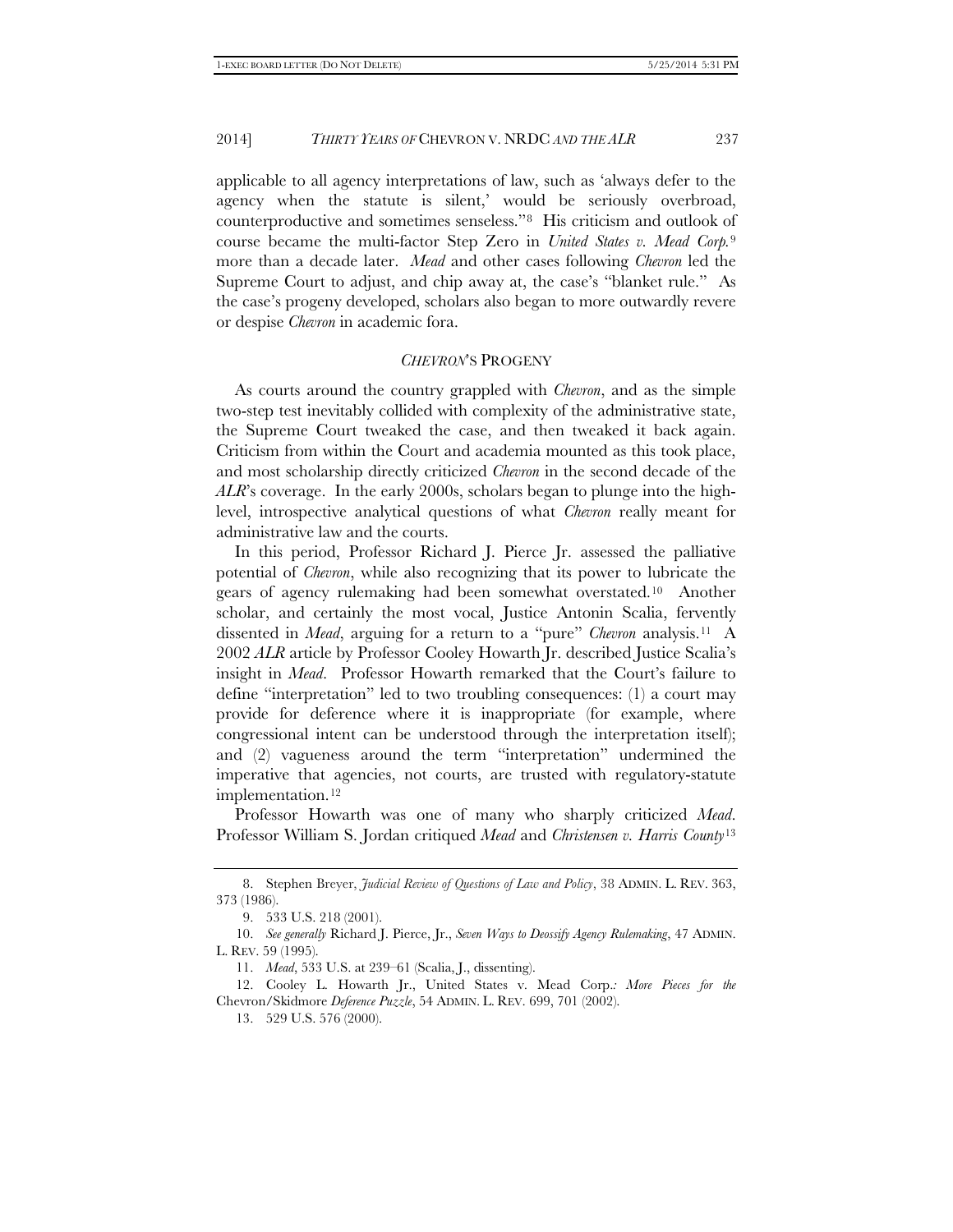238 *ADMINISTRATIVE LAW REVIEW* [66:2

in 2002 for unduly confusing the judicial schemata for determining the appropriate deference due to agencies.[14](#page-3-0) Shortly thereafter, Professor William R. Andersen criticized *Chevron* and its progeny for creating a doctrine draped in unpredictability and subjected to manipulation by parties in each case. He suggested, instead, that § 706 of the APA be amended to abolish *Chevron* and institute standards lending toward more predictability in judicial determination[.15](#page-3-1) This era of criticism and evolving case law might have signaled a permanent shift in deference analysis, but the coverage during *Chevron*'s third decade suggests otherwise.

#### REINCARNATION, OR PERHAPS NEVER GONE

*Chevron* entered its third decade as the most crucial precedent in administrative law, perhaps simply because of strikingly contradictory Supreme Court decisions which continually led academia to question the case's relevance; by odd circumstance, this criticism seems to have kept the doctrine alive. *ALR*'s coverage of *Chevron* in this period shows sharply divergent views on the case's value. Despite, or perhaps because of, the contradictory opinions in scholarship, *Chevron* unquestionably maintained its role as administrative law's seminal case.

The *ALR's* coverage during the third decade shows an underlying agreement among authors that modern *Chevron* is a considerably different doctrine than what was originally proposed. From there, however, the commentary diverges. Some works celebrated a predicted demise of *Chevron*, arguing that as a doctrine it was both confusing and no longer applied by the courts.[16](#page-3-2) Yet the majority of authors praised *Chevron* for its lasting effect, either in its original or evolving form. Professor Abigail R. Moncrieff argued in 2008 that the basic assumptions underlying *Chevron* are correct, and suggested reverting to an earlier incantation of *Chevron* where the court plays a "refereeing" role.[17](#page-3-3) Unlike the general trajectory of scholarly work on *Chevron* at this point, Professor Moncrieff accepted *Chevron* as a legitimate rubric of judicial review of agency decisions. She

<span id="page-3-0"></span><sup>14.</sup> William S. Jordan, III, *Judicial Review of Informal Statutory Interpretations: The Answer is*  Chevron *Step Two, Not* Christensen *or* Mead, 54 ADMIN. L. REV. 719 (2002).

<span id="page-3-1"></span><sup>15.</sup> *See* William R. Andersen, *Against* Chevron—*A Modest Proposal*, 56 ADMIN. L. REV. 957, 972 (2004).

<span id="page-3-2"></span><sup>16.</sup> *See* Linda Jellum, Chevron*'s Demise: A Survey of Chevron From Infancy to Senescence*, 59 ADMIN. L. REV. 725, 728 (2007) (suggesting, almost twenty-five years after *Chevron* was decided, that the Court has ultimately rejected the foundational theory of *Chevron* and has consequently reformulated *Chevron* in such a way that has hastened its demise).

<span id="page-3-3"></span><sup>17.</sup> Abigail R. Moncrieff, *Reincarnating the "Major Questions" Exception to* Chevron *Deference as a Doctrine of Noninterference (or Why* Massachusetts v. EPA *Got it Wrong)*, 60 ADMIN. L. REV. 593, 597 (2008).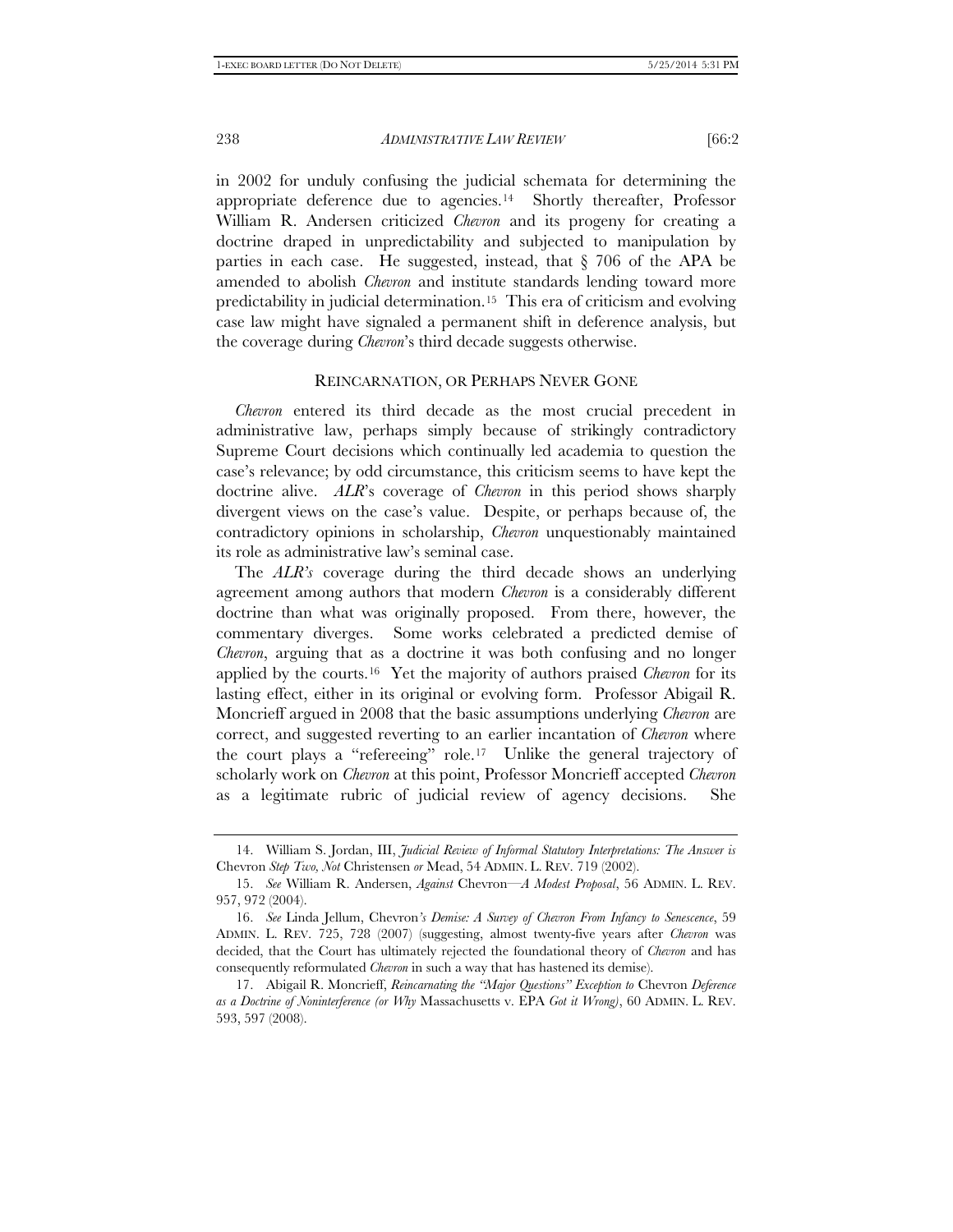### 2014] *THIRTY YEARS OF* CHEVRON V. NRDC *AND THE ALR* 239

highlighted *Chevron*'s assumptions as flawed, but accepted them as valid nonetheless.[18](#page-4-0) Her article criticized the Court's then-current view of *Chevron*, and harkened back to a stronger, clearer articulation for the doctrine.[19](#page-4-1)

The evolution and permanence of *Chevron* is at the heart of recent scholarship. In 2007, for example, Professor Daniel J. Gifford claimed that *Chevron* remained crucial and was merely evolving, becoming better tailored to the needs of federal courts and the decisions they review.[20](#page-4-2) Professor Elizabeth V. Foote praised the modification of *Chevron*, which she characterized as reincarnating a more APA-centric form of review, "more attuned to the actual legal function of public administration" rather than the "judge-made *Chevron* canons."[21](#page-4-3) In contrast, Gregory M. Dickinson condemned the lacuna that has gone unfilled despite the Court's extensive efforts to recalibrate *Chevron*. The void Dickinson pointed to concerned the tension between the presumption against preemption on one hand and *Chevron* deference on the other. Dickinson expressed his concern for agency aggrandizement at the expense of state sovereignty in 2011, before the Court decided *City of Arlington v. FCC*.[22](#page-4-4) However, the *Arlington* Court's decision in 2013 confirmed Dickerson's concern.[23](#page-4-5)

Another group of scholars, practitioners, and jurists, most prominently including Justice Scalia, neither celebrated *Chevron*'s purported demise nor championed its "evolution," but instead inveighed against what they saw as the unnecessary muddling of an efficient and sensible rule. Recent *Chevron* scholarship probes the role of the courts and the use of *Chevron* as a form of judicial power. Many modern scholars conclude that contrary to the view that *Chevron* mandated deference to the executive, it has in fact given the judiciary additional power to determine the legitimacy of agency rulemaking. An empirical overview by Professor Pierce published by the *ALR* in 2011, concluded that the doctrine chosen by the courts was not determinative of outcome, and that courts deferred to agency action 70%

<sup>18.</sup> *Id.* at 608–10.

<sup>19.</sup> *Id.* at 642–44.

<span id="page-4-2"></span><span id="page-4-1"></span><span id="page-4-0"></span><sup>20.</sup> *See* Daniel J. Gifford, *The Emerging Outlines of a Revised* Chevron *Doctrine: Congressional Intent, Judicial Judgment, and Administrative Autonomy*, 59 ADMIN. L. REV. 783, 833 (2007) (arguing the *Chevron* doctrine was unclear at conception and suggesting that the more current iteration of *Chevron* deference that has evolved over the years is a better one for both the judiciary and the agency decisions).

<span id="page-4-3"></span><sup>21.</sup> Elizabeth V. Foote, *Statutory Interpretation or Public Administration: How* Chevron *Misconceives the Function of Agencies and Why it Matters*, 59 ADMIN. L. REV. 673, 674 (2007).

<sup>22.</sup> 133 S. Ct. 1863 (2013).

<span id="page-4-5"></span><span id="page-4-4"></span><sup>23.</sup> Gregory M. Dickinson, *Calibrating* Chevron *for Preemption*, 63 ADMIN. L. REV. 667, 672–75 (2011).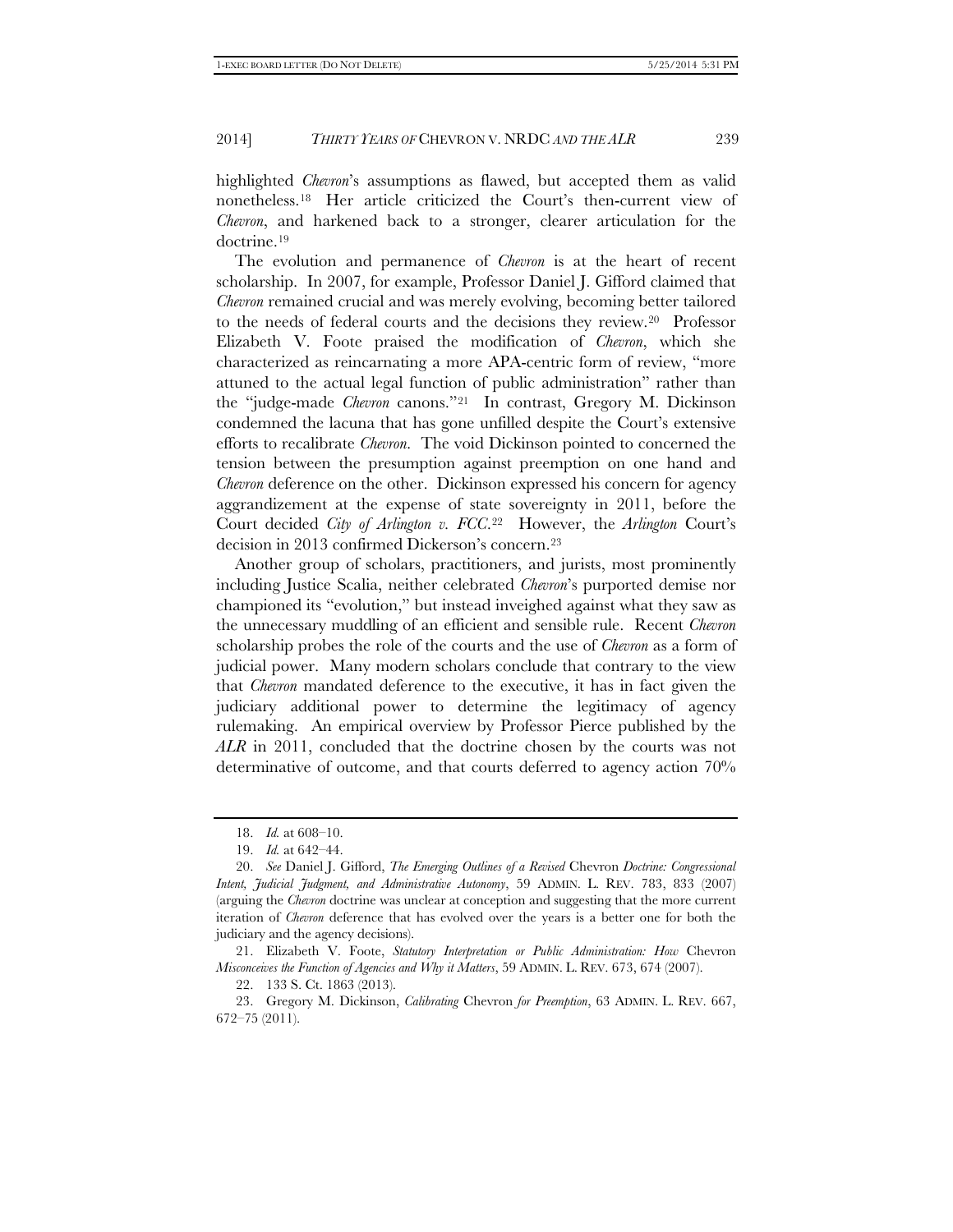# 240 *ADMINISTRATIVE LAW REVIEW* [66:2

of the time regardless.[24](#page-5-0) Randolph J. May noted the role of the courts when applying *Chevron* could influence political accountability in a way that Congress was unable, for example through oversight hearings and the confirmation process.[25](#page-5-1) Even with widely varied expressions of *Chevron* in case law since its inception, and more recent suggestions diluting the case's initial standard and intention, the *ALR*'s coverage consistently demonstrates that the case's influence remains, at least for now, resilient, important, and continually evolving.

#### THE 30TH ANNIVERSARY AND BEYOND

The works that follow were chosen with *Chevron*'s history in the *ALR* and its inevitable future role in mind. The aim is not just to look back, but to also highlight how the doctrine's controversial impact might affect our lives and work moving forward. The first piece comes from Justice Antonin Scalia. Justice Scalia's opinions serve as a touchstone for administrative law practitioners, scholars, agency actors, and students. The piece below adds to this groundwork, providing previously unpublished remarks the Justice gave at American University Washington College of Law in 2009, at an *ALR* event commemorating *Chevron*'s 25th anniversary. The remarks offer a still relevant and prolific foreshadowing of what has become the *Chevron*  doctrine's current state in administrative law.

The second piece in the commemorative section is from Professor Thomas W. Merrill, and is reprinted from ADMINISTRATIVE LAW STORIES.[26](#page-5-2) Professor Merrill's piece provides a retrospective on the interesting idiosyncrasies in *Chevron*'s development. The piece offers useful context and insight to the foundation of the doctrine, particularly for anticipating the case's role in jurisprudence to come.

The third and final article is by Frederick Liu and focuses on the future

<span id="page-5-0"></span><sup>24.</sup> Richard J. Pierce, Jr., *What Do the Studies of Judicial Review of Agency Actions Mean?*, 63 ADMIN. L. REV. 77, 85 (2011) ("[T]he studies suggest that a court's choice of which doctrine to apply in reviewing an agency action is not an important determinant of outcomes in the Supreme Court or the circuit courts. The ranges of affirmance rates by doctrine are as follows: *Chevron*, 60% to 81.3%; *Skidmore*, 55.1% to 73.5%; *State Farm*, 64%; substantial evidence,  $64\%$  to  $71.2\%$ ; and de novo,  $66\%$ .").

<span id="page-5-1"></span><sup>25.</sup> Randolph J. May, *Defining Deference Down, Again: Independent Agencies,* Chevron *Deference, and* Fox, 62 ADMIN. L. REV. 433, 447 (2010) (stating that *Chevron* can spark a wider discussion regarding what types of agencies and what types of actions by agencies ought to be afforded more or less deference, for example changes in policy by independent agencies).

<span id="page-5-2"></span><sup>26.</sup> Thomas W. Merrill, *The Story of* Chevron*: The Making of an Accidental Landmark in* ADMINISTRATIVE LAW STORIES 399 (Peter Strauss ed., 2006); Thomas W. Merrill, *Sometimes Great Cases are Made, Not Born: The Story of* Chevron *in* STATUTORY INTERPRETATION STORIES (William N. Eskridge, Jr., et al. eds., Foundation Press 2011); Thomas W. Merrill, *Justice Stevens and the* Chevron *Puzzle*, 106 NW. U. L. REV. 551 (2012).